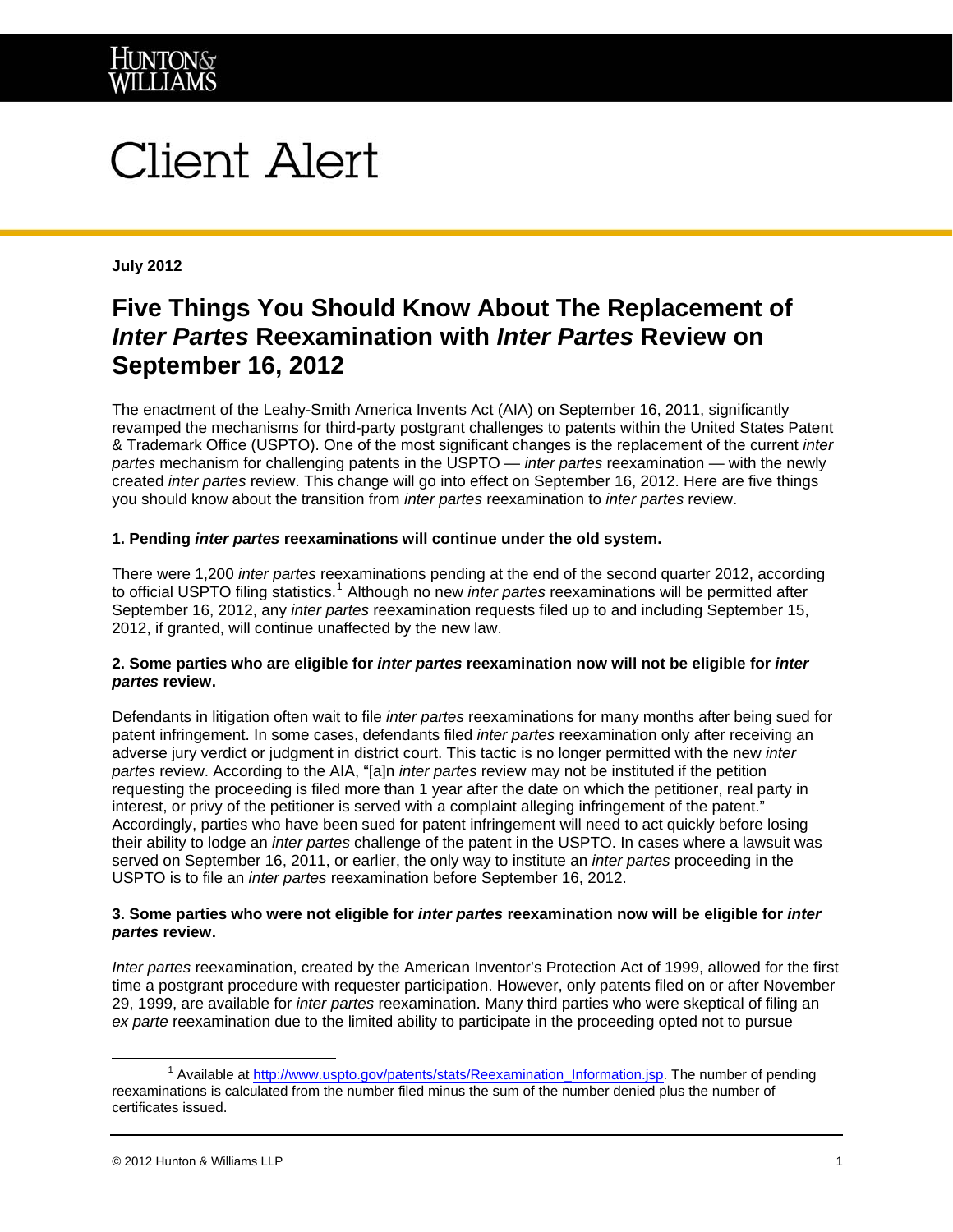

reexamination at all. Unlike *inter partes* reexamination, *inter partes* review is available regardless of the filing date of the patent being challenged. Therefore, those who did not file a postgrant challenge in the USPTO due to the unavailability of *inter partes* reexamination may reconsider and file an *inter partes*  review after September 16, 2012.

#### **4.** *Inter partes* **review will generally cost more than** *inter partes* **reexamination.**

The fee for filing a petition for an *inter partes* reexamination is \$8,800. According to the Proposed Rules under the AIA, $2$  in order to recover the estimated average cost to the of the processing, services or materials associated with the proceedings, the fee for filing a petition for an *inter partes* review of the first 20 claims will be \$27,200. The proposed fees for *inter partes* review escalate substantially when the number of challenged claims exceeds 20. Those who want to challenge a patent with a large number of claims may find that filing an *inter partes* reexamination is a much more cost-effective approach than a *inter partes* review. They will need to act quickly, though, because *inter partes* reexamination will no longer exist after September 15, 2012.

### **5. Those interested in a rapid proceeding should wait to file an** *inter partes* **review.**

There are no statutory time limits for completion of an *inter partes* reexamination. Although there are some indications that the USPTO has made recent progress in shortening the pendency of *inter partes*  reexamination, its length has been a concern for some. According to the USPTO, the average pendency, of an *inter partes* reexamination, from filing date to certificate issue date, is a little more than [3](#page-1-1)6 months. Unlike *inter partes* reexamination, *inter partes* review is subject to statutory time limits for completion of 12 to 18 months from its institution. The USPTO has acknowledged these timelines. According to the Proposed Rules,<sup>[4](#page-1-2)</sup> the pendency of an *inter partes* review before the Board, once instituted, is 12 months, extendible by up to six months. Thus, the pendency for *inter partes* review from filing date should be about 18 to 24 months. Accordingly, those who want a more rapid proceeding may choose to wait until September 16, 2012, and file an *inter partes* review.

Hunton & Williams' lawyers have many years of experience with post-grant proceedings in the USPTO, including both *inter partes* and *ex parte* reexamination, as well as interference proceedings. Our joint patent litigation and reexamination practice provides synergy to effectively and efficiently manage the related USPTO proceedings to the advantage of our clients. At every stage of these proceedings, from the pre-planning diligence through appeal to the Court of Appeals for the Federal Circuit, members of our IP practice have represented both patentees and third-party patent challengers. Our lawyers have played an active role in the implementation of the AIA and are adept at dealing with the procedural and tactical nuances of the USPTO. We welcome the opportunity to assist with, prepare and plan for, and help clients understand the changing landscape of USPTO post-grant practice.

<span id="page-1-2"></span><span id="page-1-1"></span><span id="page-1-0"></span> $\overline{\phantom{a}}$ <sup>2</sup> Available at [http://www.uspto.gov/aia\\_implementation/77fr7041nprm.pdf](http://www.uspto.gov/aia_implementation/77fr7041nprm.pdf)

<sup>&</sup>lt;sup>3</sup>Available at [http://www.uspto.gov/patents/stats/Reexamination\\_Information.jsp](http://www.uspto.gov/patents/stats/Reexamination_Information.jsp).

<sup>&</sup>lt;sup>4</sup> Available at [http://www.uspto.gov/aia\\_implementation/77fr7041nprm.pdf](http://www.uspto.gov/aia_implementation/77fr7041nprm.pdf).